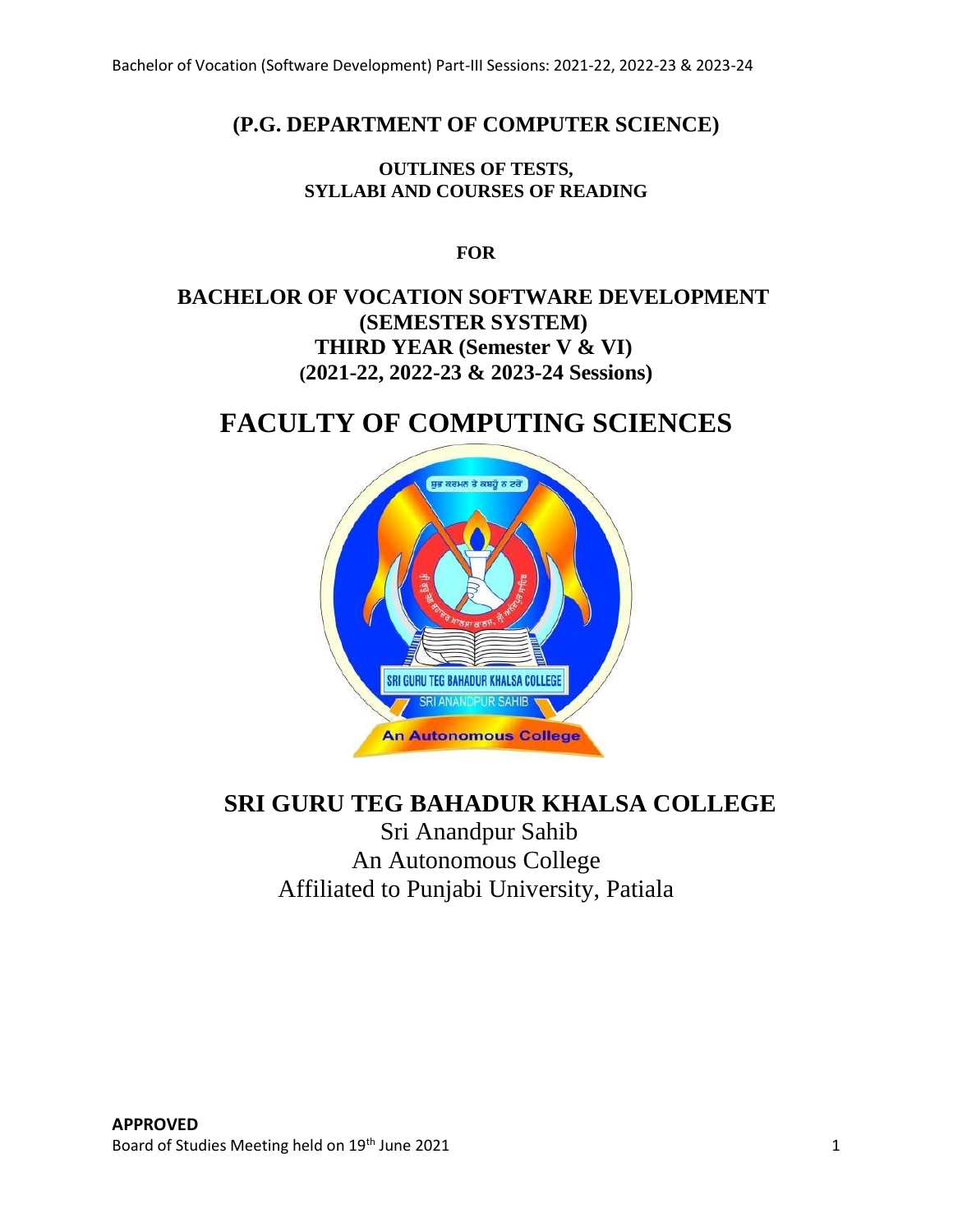## **PROGRAMME OF STUDY BACHELOR OF VOCATION SOFTWARE DEVELOPMENT PART III (SEMESTER V) Sessions: 2021-2022, 2022-23 & 2023-24**

|              |                            |                | <b>University</b>  | <b>Internal</b>   | Max.         | Exam.           |
|--------------|----------------------------|----------------|--------------------|-------------------|--------------|-----------------|
| Code         | <b>Title of Paper</b>      | <b>Credits</b> | <b>Examination</b> | <b>Assessment</b> | <b>Marks</b> | <b>Duration</b> |
|              |                            |                |                    |                   |              | <b>Hours</b>    |
| <b>BVSD-</b> | Programming                | $\overline{4}$ | 70                 | 30                | 100          | 3               |
| 311          | using Python               |                |                    |                   |              |                 |
| <b>BVSD-</b> | Web Development            | $\overline{4}$ | 70                 | 30                | 100          | $\overline{3}$  |
| 312          | using ASP.NET              |                |                    |                   |              |                 |
| <b>BVSD-</b> | Software                   | $\overline{4}$ | 70                 | 30                | 100          | 3               |
| 313          | Engineering $\&$           |                |                    |                   |              |                 |
|              | Testing                    |                |                    |                   |              |                 |
| <b>BVSD-</b> | <b>Presentation Skills</b> | $\overline{4}$ | 70                 | 30                | 100          | 3               |
| 314          | & Personality              |                |                    |                   |              |                 |
|              | Development                |                |                    |                   |              |                 |
| <b>BVSD-</b> | Software Lab-VIII          | $\overline{4}$ | 70                 | 30                | 100          | $\overline{3}$  |
| 315          | (Based on BVSD-            |                |                    |                   |              |                 |
|              | 311)                       |                |                    |                   |              |                 |
| <b>BVSD-</b> | Software Lab-IX            | $\overline{4}$ | 70                 | 30                | 100          | 3               |
| 316          | (Based on BVSD-            |                |                    |                   |              |                 |
|              | 312)                       |                |                    |                   |              |                 |
| <b>BVSD-</b> | Workshop on                | $\overline{4}$ |                    | 50                | 50           |                 |
| 317          | Corel Draw                 |                |                    |                   |              |                 |
| <b>BVSD-</b> | Workshop (Based            | $\overline{2}$ |                    | 50                | 50           |                 |
| 318          | on BVSD-314)               |                |                    |                   |              |                 |
| <b>Total</b> |                            | 30             | 420                | 280               | 700          |                 |

#### **1. The breakup of marks for the practical will be as under:**

| <i>i.</i> Internal Assessment       | 30 Marks |
|-------------------------------------|----------|
| ii. Viva Voce (External Evaluation) | 40 Marks |

- iii. Practical Performance  $\&$  write up (External Evaluation) 30 Marks
- **2. The breakup of marks for the internal assessment for theory Subjects will be as under:**

| Mid semester test $-I$   | 10 Marks |
|--------------------------|----------|
| Mid semester test $-$ II | 10 Marks |
| <b>Attendance</b>        | 5 Marks  |
| <b>Assignment</b>        | 5 Marks  |

B. Voc. Programme has been designed as per National Skill Qualification Framework (NSQF) emphasizing on skill based education.

## **APPROVED**

Board of Studies Meeting held on 19<sup>th</sup> June 2021 **2** 2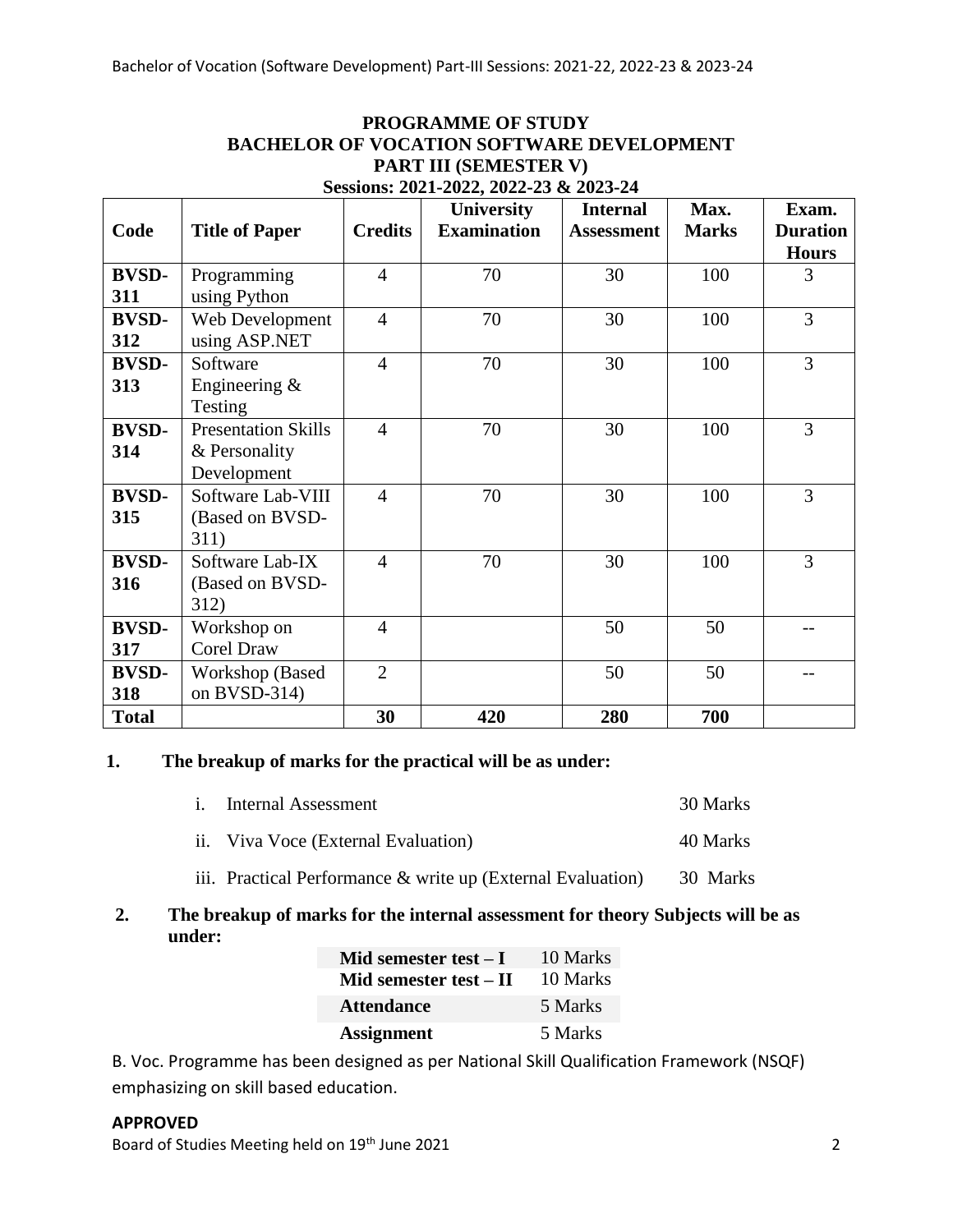## **BVSD-311 Programming using Python**

**Maximum Marks: 100 Time Allowed: 3 Hours External Examination: 70 Marks Pass Percentage: 35% Internal Assessment: 30 Marks Teaching Hours per week: 4 <b>Teaching Hours** per week: 4 **Credits: 4 (4L)**

## **A) Instruction For The Paper Setter**

The question paper will consist of three sections A, B and C. Section A and B will have four questions from the respective section of the syllabus carrying 10.5 marks for each question. Section C will consist of 5-10 short answer type questions carrying a total of 28 marks, which will cover the entire syllabus uniformly. Candidates are required to attempt five questions in all by selecting at least two questions each from the section A and B. Section C is compulsory.

## **B) Instructions For The Candidates**

Candidates are required to attempt five questions in all by selecting at least two questions each from the section A and B. Section C is compulsory.

**Course Objectives:** The main objectives of this course are:

- i. To learn and understand Python programming basics and paradigm.
- ii. To learn and understand Python looping, control statements and string manipulations.
- iii. To write simple Python programs for solving problems.
- iv. Decompose a Python program into functions, lists etc.

#### **Section A**

**Basics of Python:** History, Features,Strength and Weakness, Different Versions, Working with Python, Basic Syntax, indentation; keywords, identifiers, assignment statements, expressions, Variable and Data Types,Data Types Conversion, Printing on screen, Reading data from keyboard.

**Operators:** Arithmetic, Comparison, Assignment, Bitwise, Logical, Membership, Identity, Operators Precedence,

**Conditional Statements: i**f, if- else, Nested if-else.

**Looping:** for, while, Nested loops, break and continue statements.

**Lists:** Introduction, Accessing list, Operations, Working with lists, Function and Methods.

**Tuple:** Introduction, Accessing tuples, Operations, Working Functions and Methods.

**Dictionaries:** Introduction, Accessing values in dictionaries, Working with dictionaries, Properties.

**Python Functions:** Function introduction, Types of functions, Functions with parameters, Keywords and optional parameters, Scope of variables (Global and Local), Anonymous function – Lambda, In-build function, List Comprehension.

#### **Section B**

**String Manipulation:** Accessing Strings, len, min, max functions, indexing, slicing, concatenation, in / not in operator, comparing strings. Substring search and split functions.

**Formatting:** the format() method, arguments- format field names. Formatting numbers and strings: rounding, precision, scientific notation, percentage, width and justify.

**Python Modules**: Modules, Standard Modules (Math, Sys module), Import Statement, from statement, Dir() functions.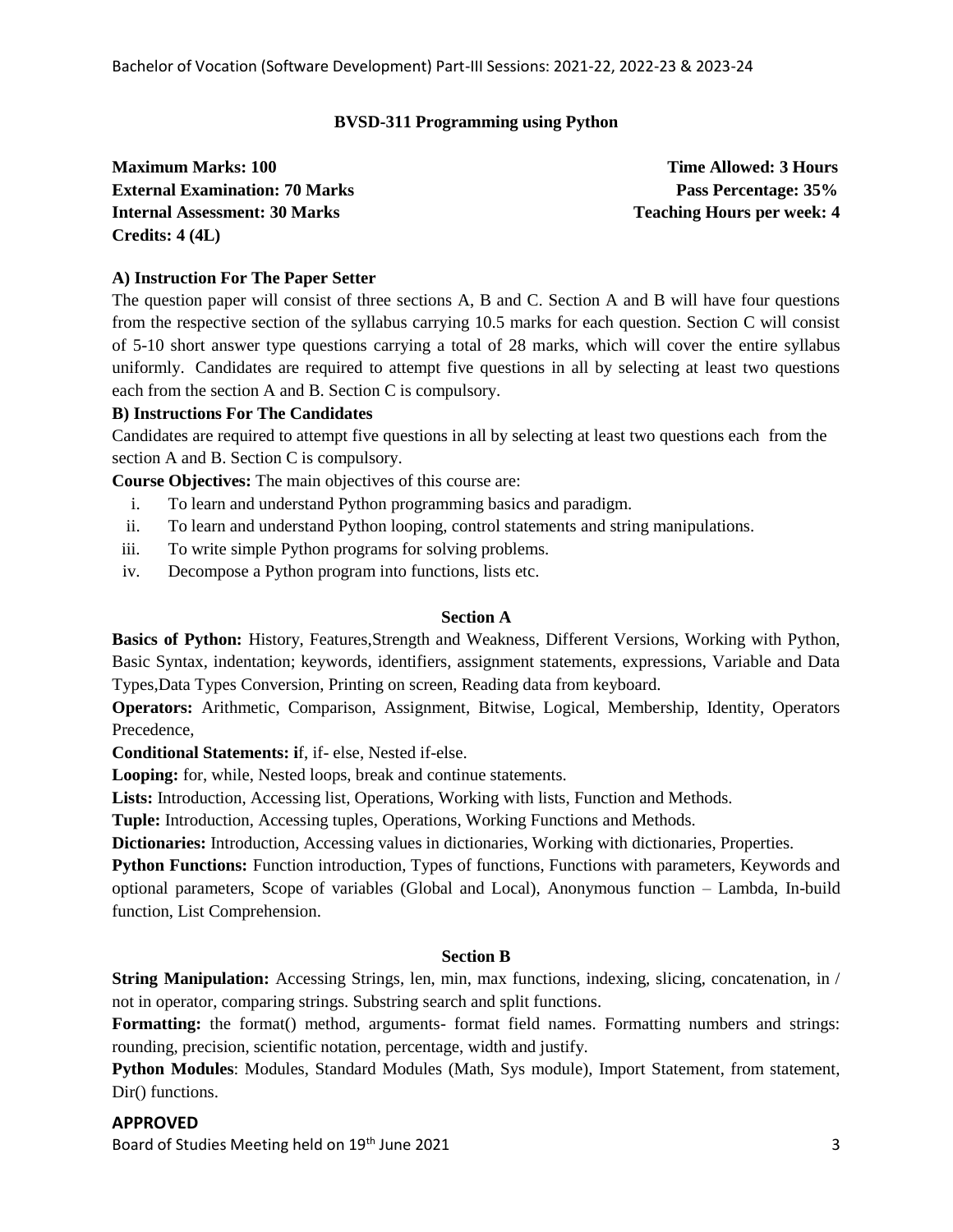**OOPs concepts in Python**- Class and object, Encapsulation, Data Abstraction, Inheritance, Polymorphism; Creating and accessing objects attributes and methods, Python Constructors, Python Inheritance- multiple and multilevel, overriding and overloading.

**Course Learning Outcomes:** At the end of this course, students will be able:

- i. Define and demonstrate the use of built-in data structures lists, tuples and dictionary.
- ii. Design and implement a program to solve a real world problem.
- iii. To learn how to build and package Python modules for reusability.
- iv. To learn how to design object-oriented programs with Python classes.

#### **Text Books:**

1. Paul Gries, Jennifer Campbell, Jason Montojo, Practical Programming- An Introduction to Computer Science Using Python 3.6, Shroff Publications and Distributors.

## **Reference Books:**

- 1. John V Guttag, Introduction to Computation and Programming Using Python'', Revised and expanded Edition, MIT Press.
- 2. Robert Sedgewick, Kevin Wayne, Robert Dondero, ―Introduction to Programming in Python: An Inter-disciplinary Approach, Pearson India Education Services Pvt. Ltd.
- 3. Timothy A. Budd, Exploring Python, Mc-Graw Hill Education (India) Private Ltd.
- 4. Paul Gries, Jennifer Campbell and Jason Montojo, Practical Programming: An Introduction to Computer Science using Python 3, Second edition, Pragmatic Programmers, LLC.
- 5. Rossum, Introduction To Python ,Shroff Publications and Distributors
- 6. Downey,Think Python 2/ED, Shroff Publications and Distributors
- 7. Lutz, Learning Python, 5/ED, Shroff Publications and Distributors
- 8. Campbell ,Practical Programming: An Introduction to Computer Science Using Python, Shroff Publications and Distributors.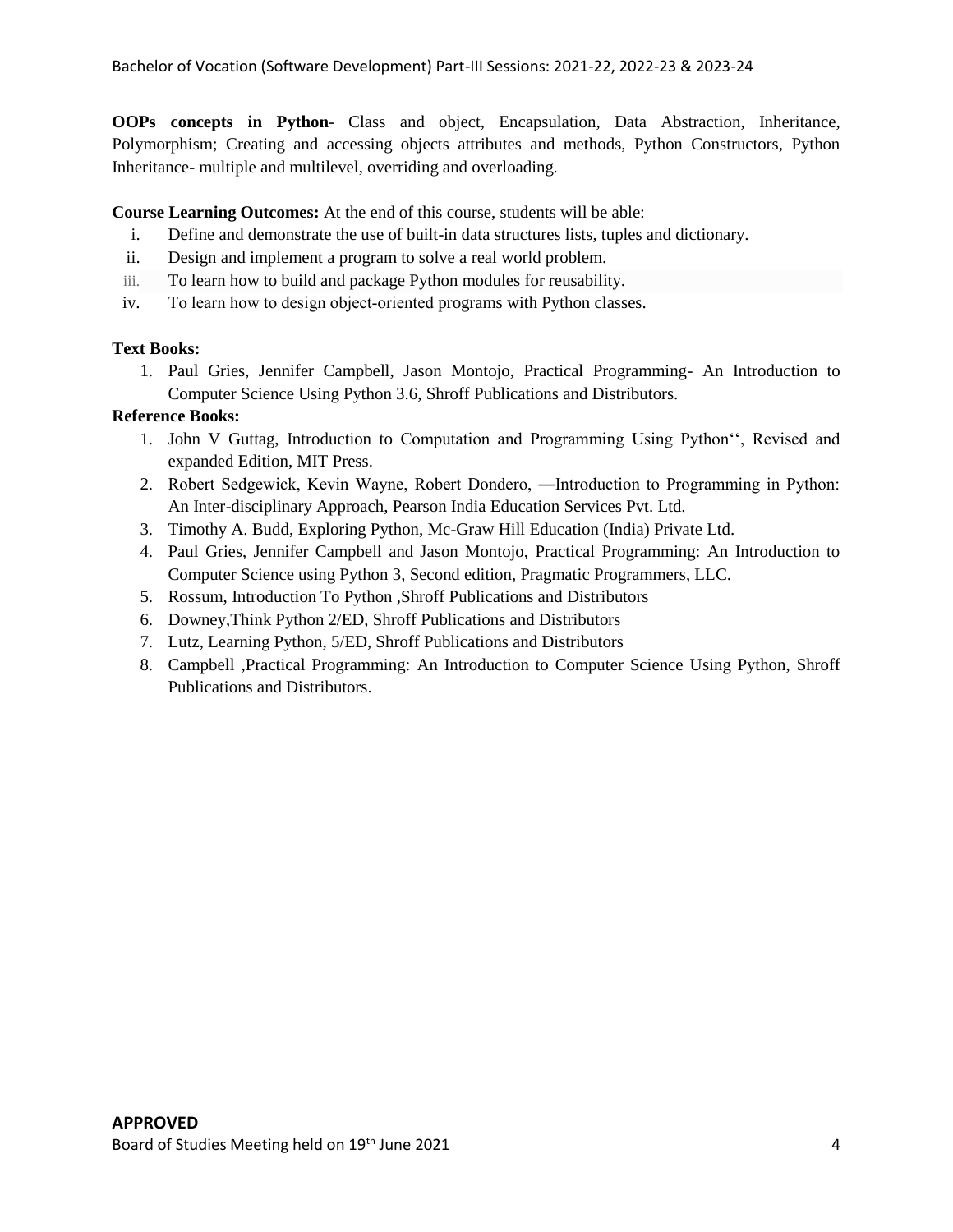## **BVSD-312 Web Development using ASP.NET**

**Maximum Marks: 100 Time Allowed: 3 Hours External Examination: 70 Marks Pass Percentage: 35% Internal Assessment: 30 Marks Teaching Hours per week: 4 <b>Teaching Hours** per week: 4 **Credits: 4 (4L)**

## **A) Instruction For The Paper Setter**

The question paper will consist of three sections A, B and C. Section A and B will have four questions from the respective section of the syllabus carrying 10.5 marks for each question. Section C will consist of 5-10 short answer type questions carrying a total of 28 marks, which will cover the entire syllabus uniformly. Candidates are required to attempt five questions in all by selecting at least two questions each from the section A and B. Section C is compulsory.

## **B) Instructions For The Candidates**

Candidates are required to attempt five questions in all by selecting at least two questions each from the section A and B. Section C is compulsory.

**Course Objectives:** The primary objectives of this course are:

- i. To give an introduction to the .net framework.
- ii. Explain how to create dynamic Web pages by using ASP.NET.
- iii. Create a user interface on an ASP.NET page by using standard Web server controls.
- iv. Create a user control and a custom server control and add them to an ASP.NET page.
- v. Able to create your own Website, enhanced by using Master pages and Themes.
- vi. Display dynamic data from a data source by using ADO.Net and data binding.

#### **Section-A**

**Introduction to .net framework: -** Genesis of.NET, Features, Advantages and disadvantages of .net framework. Common Language Runtime:-Common Type System, Common Language Specification, .Net binaries, Microsoft Intermediate Language, Meta Data, .Net types and .net namespaces.

**Basics of ASP. NET: -** Introducing ASP .NET– Creating ASP .NET applications using command line compiler and visual studio .net IDE.

**Introduction to C#:-** variables, Constants, Data Types, Operators, Control Structures and loops, Arrays, events.

### **Introduction to Classes and objects.**

**Web forms, Standard Controls: -** Display information, Accepting user input, Submitting form data, displaying images, using the panel control, using the hyperlink control.

**Validation Controls:** required field validation control, range validator Control, compare validator control, regular expression validator control, custom validator control, validation summary controls.

#### **Section-B**

**Rich Web Controls: -**Accepting file uploads, displaying a calendar, Displaying advertisement, displaying different page views, displaying a wizard. List Controls: Dropdown list control, Radio button, list controls. Grid View Controls: Grid view control fundamentals, using field with the grid view control, working with grid view control events extending the grid view control. Debugging, caching and deploying ASP .NET pages.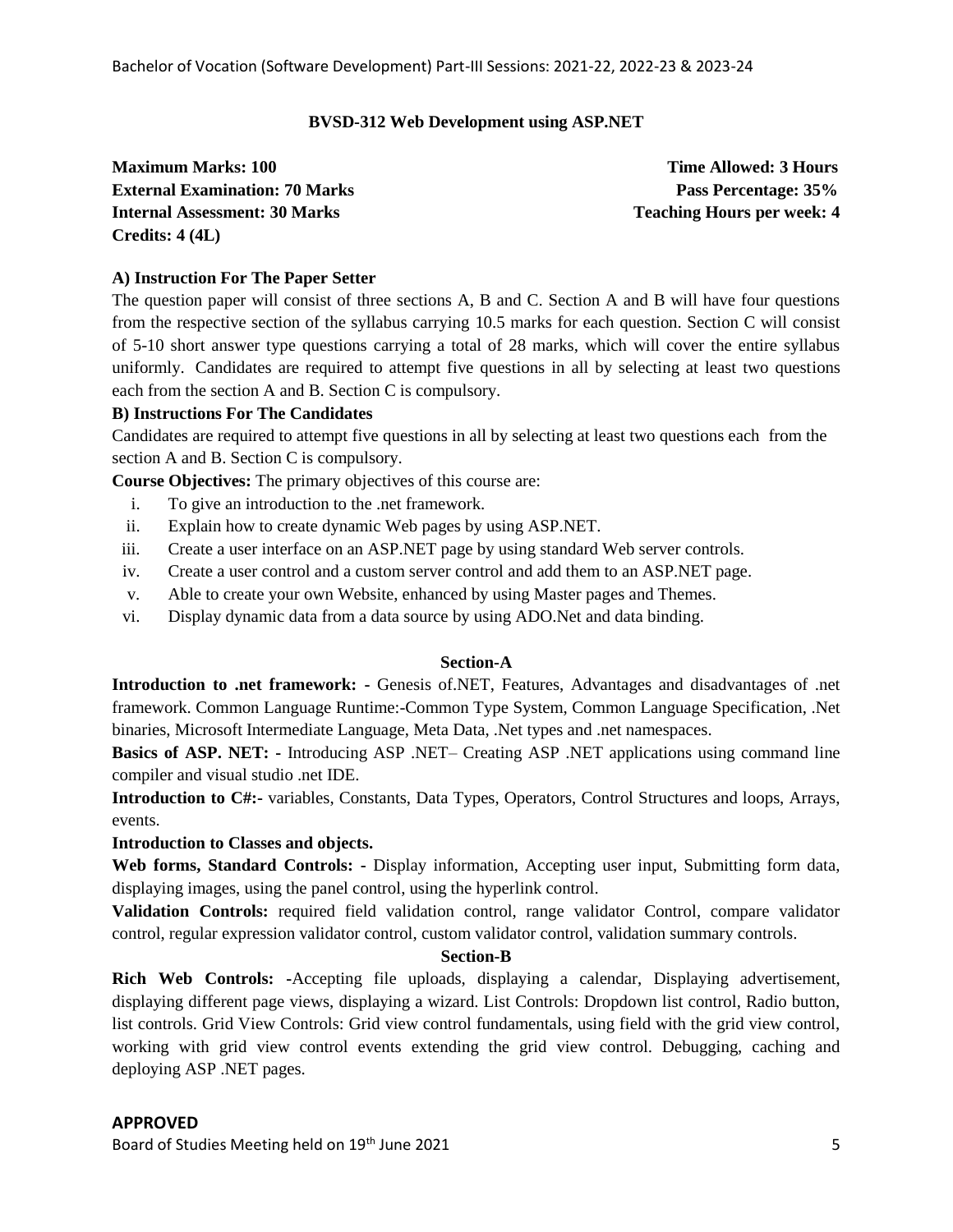**Master Pages: -** Designing Website with Master Pages: Creating master pages, Modifying master page content, Loading master page dynamically. ASP.NET security, localizing ASP.NET applications.

**ADO.NET:-** Changes from ADO to ADO.NET, ADO .NET Managed Providers – OleDb and SQL Managed Providers – OleDb Data Adapter Type. SQL Data Source Control: Creating database connections, executing database commands, Using ASP.NET parameters with the SQL data source controls, programmatically executing SQL data source commands, Caching database data with the SQL data Source controls.

**Course Learning Outcomes:** At the end of this course, students will be able to:

- i. Understand the Microsoft .NET Framework and ASP.NET page structure
- ii. Design web application with variety of controls
- iii. Access the data using inbuilt data access tools
- iv. Use Microsoft ADO.NET to access data in web Application
- v. Configure and deploy Web Application
- vi. Develop secured web application

#### **References:**

- 1. ASP.NET 3.5: Stephen Walther, Pearson Education, 2005
- 2. Andrew Troelsen "C# and the .Net Platform" Apress 2001.(Unit I and II)
- 3. David S. Platt "Introducing .Net" Microsoft Press 2002
- 4. ASP.NET Bible" MridulaParihar Wiley-Dreamtech India Pvt. Ltd
- 5. Visual Basic .net Comprehensive Concepts and Techniques' Shelly, cashman, QuasneyCengage learning, 2012
- 6. Murach's Beginning Visual Basic .NET Anne Prince Murach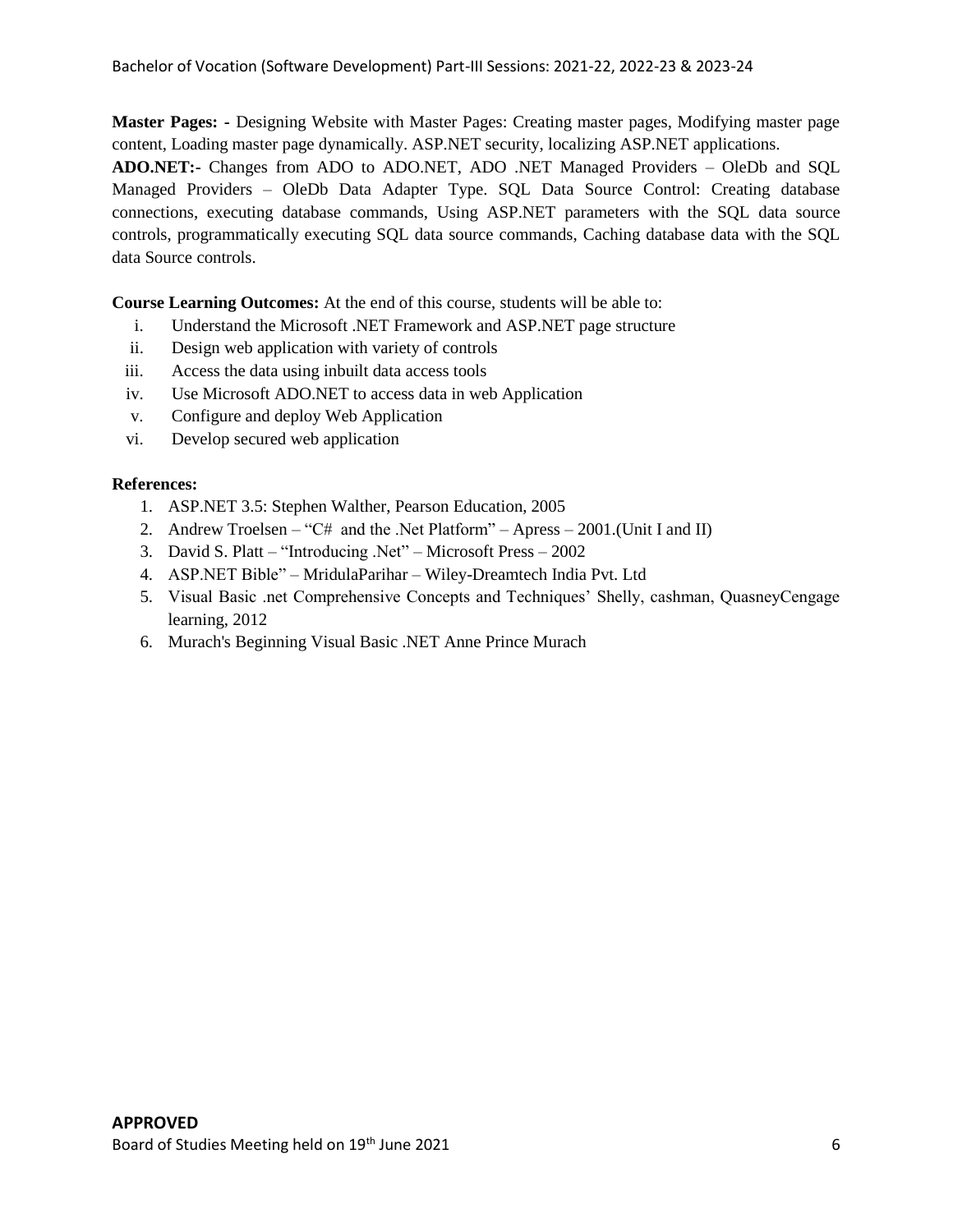## **BVSD-313 Software Engineering and Testing**

**Maximum Marks: 100 Time Allowed: 3 Hours External Examination: 70 Marks Pass Percentage: 35% Internal Assessment: 30 Marks Teaching Hours per week: 4 <b>Teaching Hours** per week: 4 **Credits: 4 (4L)**

## **A) Instruction For The Paper Setter**

The question paper will consist of three sections A, B and C. Section A and B will have four questions from the respective section of the syllabus carrying 10.5 marks for each question. Section C will consist of 5-10 short answer type questions carrying a total of 28 marks, which will cover the entire syllabus uniformly. Candidates are required to attempt five questions in all by selecting at least two questions each from the section A and B. Section C is compulsory.

## **B) Instructions For The Candidates**

Candidates are required to attempt five questions in all by selecting at least two questions each from the section A and B. Section C is compulsory.

**Course Objectives:** The main objectives of this course are:

- i. To introduce the students with basic principles of Software Engineering.
- ii. To learn the Software Engineering concepts, methodologies and best practices.
- iii. To understand the different phases in Software Engineering Process such as SRS, Software Design and Software Coding.
- iv. To discuss various software testing issues and solutions in software unit test, integration and system testing.
- v. To expose the advanced software testing topics, such as object-oriented software testing methods.

#### **Section-A**

**Introduction:** The Software Problem and the Software Engineering Approach.

**Software Process:** Introduction, Characteristics of Software Process, **Software Development Process Models**: Waterfall, Prototyping, Iterative & Spiral.Project management process, Software configuration management process.

**Software Requirements Analysis:** Software Requirement Specifications, Need of SRS, Steps for constructing good SRS, Characteristics and Components of SRS, Validation, Metrics.

**Software Design:** Design Concepts & Principle, problem partitioning, abstraction, and top down and bottom up-design, Cohesion & Coupling, How to measure degree of Cohesion and Coupling, Function Oriented Design, DFDs, Structure Chart, Object Oriented Design.

**Software Coding:** Programming Principles and Guidelines, Top-Down and Bottom–Up programming, Structured programming, Programming style, Do's and Don'ts for Coding.

#### **Section-B**

**Fundamentals of Software Testing:** Basic concepts of testing, Human and errors, Testing and Debugging, Objectives of Testing,General Principles of Testing, Roles of Tester, Software Quality Assurance (SQA).

**Testing Techniques:** Structural versus Functional Technique Categories, Verification versus Validation, Static versus Dynamic Testing,Examples of Specific Testing Techniques, Equivalence Partitioning,

#### **APPROVED**

Board of Studies Meeting held on 19<sup>th</sup> June 2021 **7** and the studies of the studies of the studies of the studies of the studies of the studies of the studies of the studies of the studies of the studies of the studies of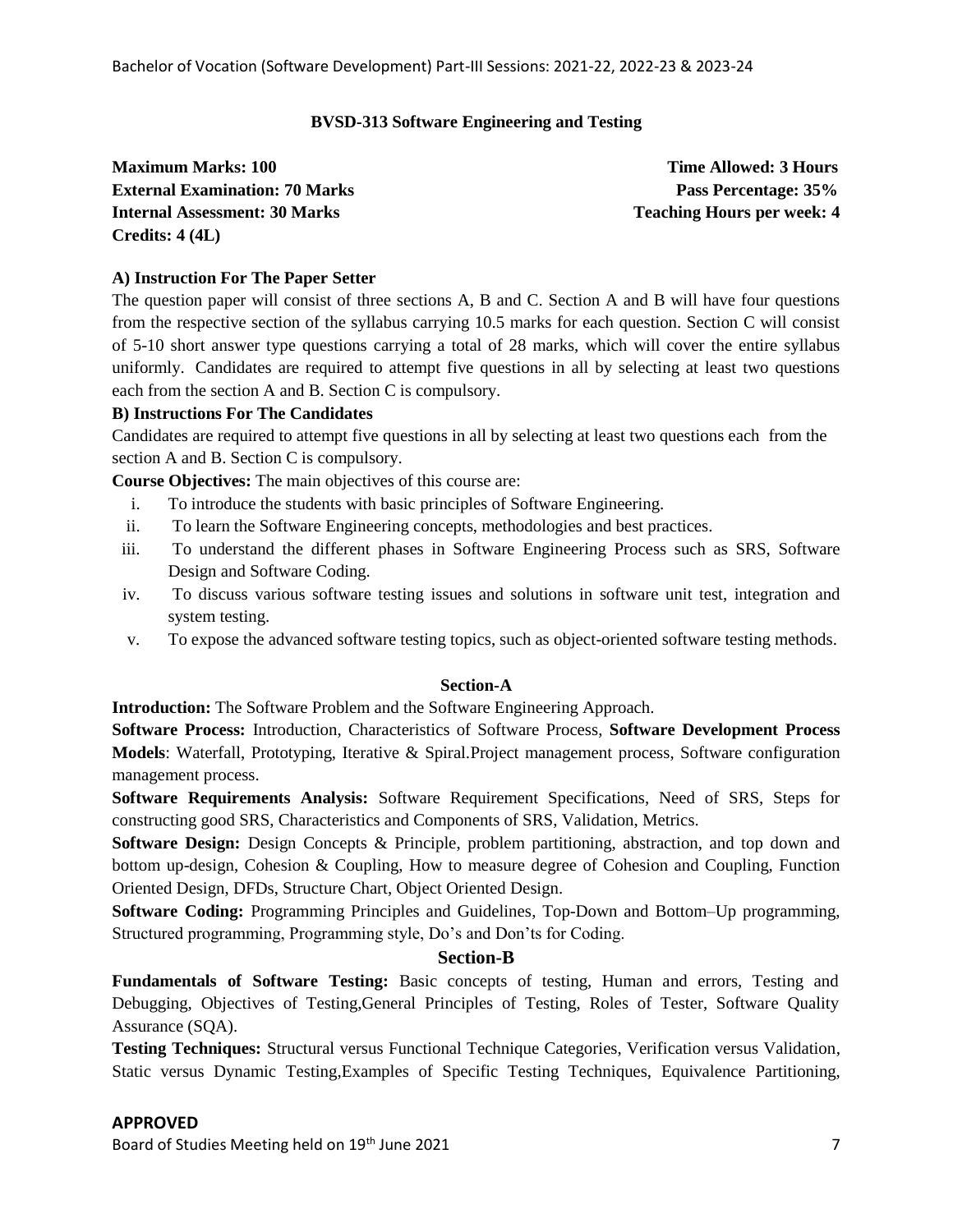Boundary value analysis, cause-effectgraphing technique, Control flow and Data flow based testing, mutation testing, Levels of testing.

**Testing Process**: Understand the Characteristics of the Software Being Developed, Purpose and components of Test plan, Build and Write the Test Plan, Basics of manual testing, Designing and Execution of test cases, Bug Life Cycle, Bug reporting and Agile Methodology.

## **Software Maintenance & Reliability.**

**Course Learning Outcomes:** At the end of this course, students will be able to:

- i. Learn different software testing techniques and strategies and be able to apply specific (automated) unit testing method to the projects.
- ii. Distinguish characteristics of structural testing methods.
- iii. Demonstrate the integration testing which aims to uncover interaction and compatibility problems as early as possible.
- iv. Demonstrate testing process such as writing and executing test plans.

#### **References:**

- 1. An Integrated approach to Software Engineering, Third Edition 2005 ,Pankaj Jalote, Narosa Publications.
- 2. Software Engineering, Revised Second Edition, K.K. Aggarwal, Yogesh Singh, New Age International Publishers.
- 3. Software Engineering A Practitioner's Approach, Fifth Edition, Roger. S. Pressman, McGraw Hill.
- 4. Software Testing Foundations, Andreas Spillner, Tilo Linz, Hans Schaefer, Shoff Publishers and Distributors.
- 5. Software Testing: Principles and Practices by Srinivasan D and Gopalswamy R, PearsonEd, 2006.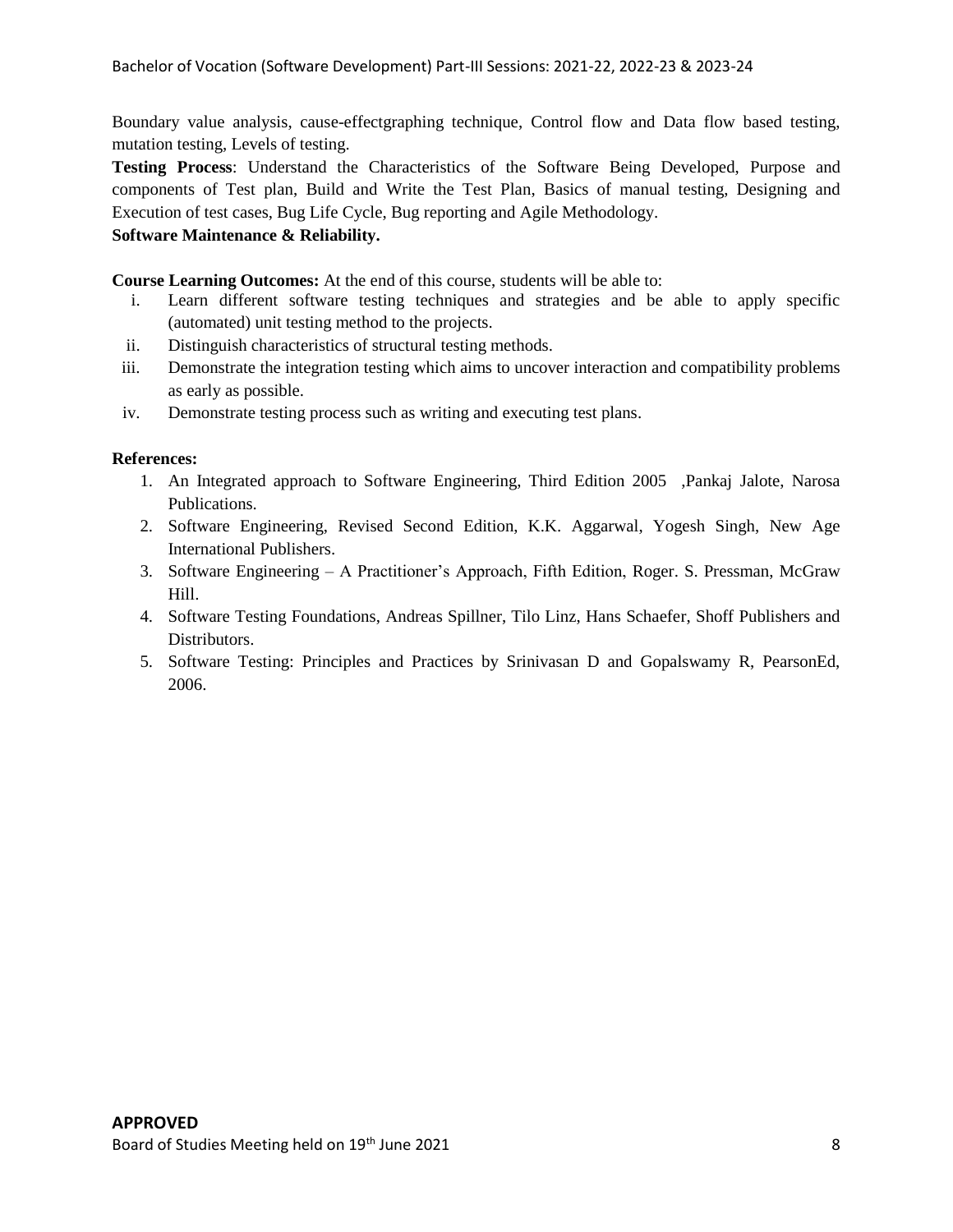## **Session 2021-22, 2022-23 & 2023-24**

#### **B.VSD-314: Presentation Skills and Personality Development**

**Maximum Marks: 100 Time Allowed: 3 Hours External Examination: 70 Pass Percentage: 35 Internal Assessment: 30 Teaching Hours: 60 Credits: 4**

**Course Objective:** To help students to identify personality types and traits, to evaluate interpersonal skills and to learn the importance of stress and time management.

#### **Instruction for the Paper Setter:**

- **1.** The question paper will carry 70 marks and will be of three hours duration.
- 2. The paper will consist of three sections- A, B and C.
- 3. Section A and B will have four questions from Unit I and carry 10 marks each with internal choice.
- 4. Section C will consist of 10 short answer type questions from the entire syllabus and will carry 30 marks in all.

#### **Instruction for the candidates:**

Candidates are required to attempt all questions from section A, B and C.

**Pedagogy:** Lecture methodology and technology aids will be used to teach this course. To evoke the interest of the students in the curriculum due emphasis will be laid on assignments, homework and periodic tests.

#### **Course Content:**

#### **Unit I**

**1. Personality Development:** Meaning and Definition of Personality, Personality types, Personality traits.

**2. Interpersonal Skills:** Communication, Presentation Skills, Body Language, Emotional Intelligence Skills, Group Discussion

#### **Unit II**

**1. Stress Management:** Introduction to stress causes of stress, impact of stress, managing stress. **Conflict Management:** Introduction to conflict, causes of conflict, managing conflict.

**2. Time Management:** Time as a resource, identify important time management wasters, techniques for better time management.

## **Testing:**

### **Section A**

| <b>I.</b> One long answer type question with internal choice to be set from part 1 of Unit I.  | $(10 \text{ marks})$ |
|------------------------------------------------------------------------------------------------|----------------------|
| <b>II.</b> One long answer type question with internal choice to be set from part 2 of Unit I. | $(10 \text{ marks})$ |

#### **Section B**

**III**. One long answer type question with internal choice to be set from part 1 of Unit II. (10 marks) **IV.** One long answer type question with internal choice to be set from part 2 of Unit II. (10 marks)

## **Section C**

**V.** Ten short questions to be attempted out of the given thirteen from the entire syllabus.

(3X10=30 marks)

**APPROVED** Board of Studies Meeting held on 19th June 2021 9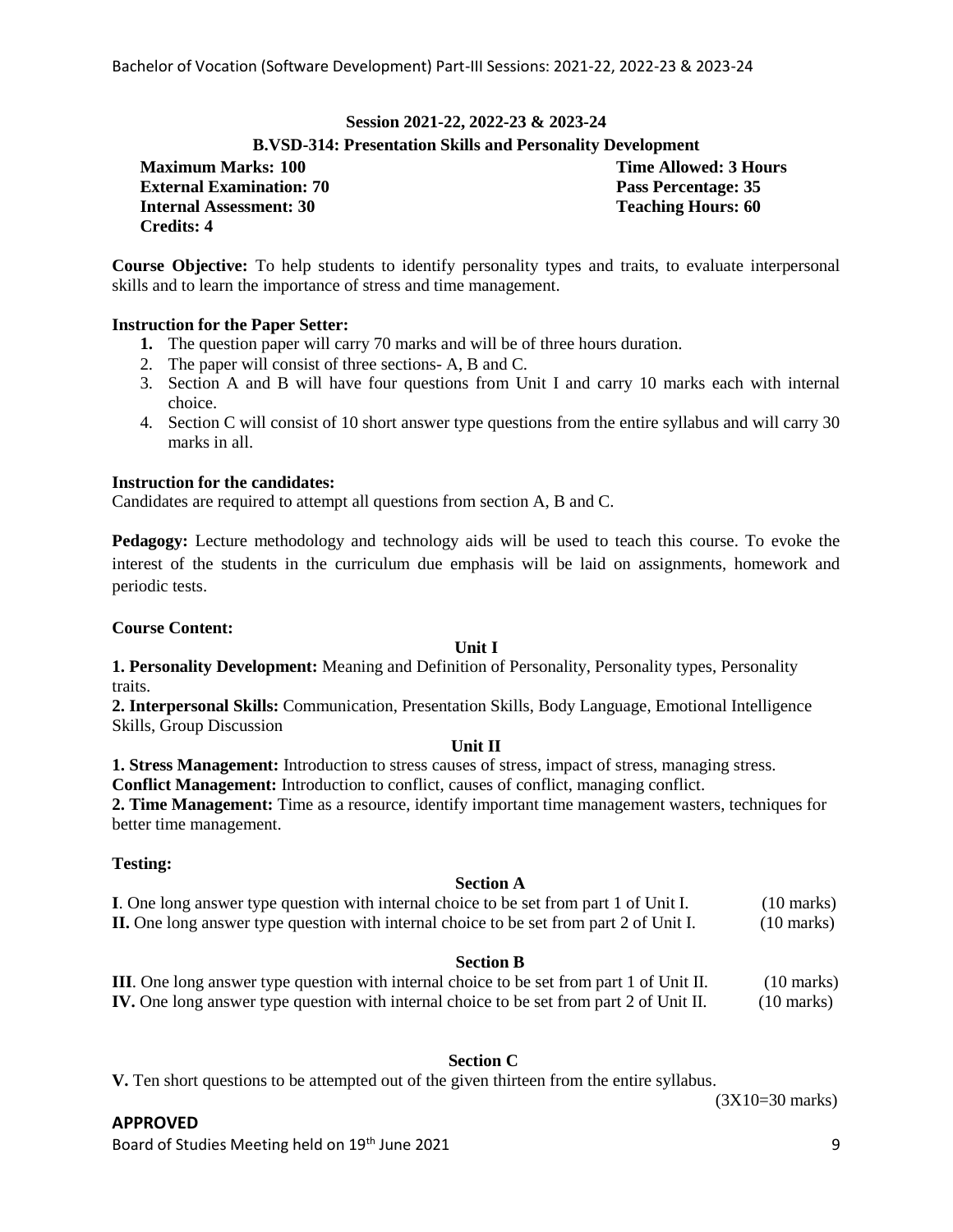#### **Course learning outcome:**

The students will be able to distinguish between different types of personalities and learn the techniques to combat with stress, conflict and anger.

#### **Reference Books:**

Lall & Sharma- *Personal Growth training & Development*. Janakiraman- *Training & Development* K.A. Ashwatthapa, *Organisational Behaviour*. Fred and Luthans, *Organisational Behaviour*.



Dr. Gurpreet Kaur **Dr. Ajay Verma** Dr. Gurpreet Kaur Dr. Swaraj Raj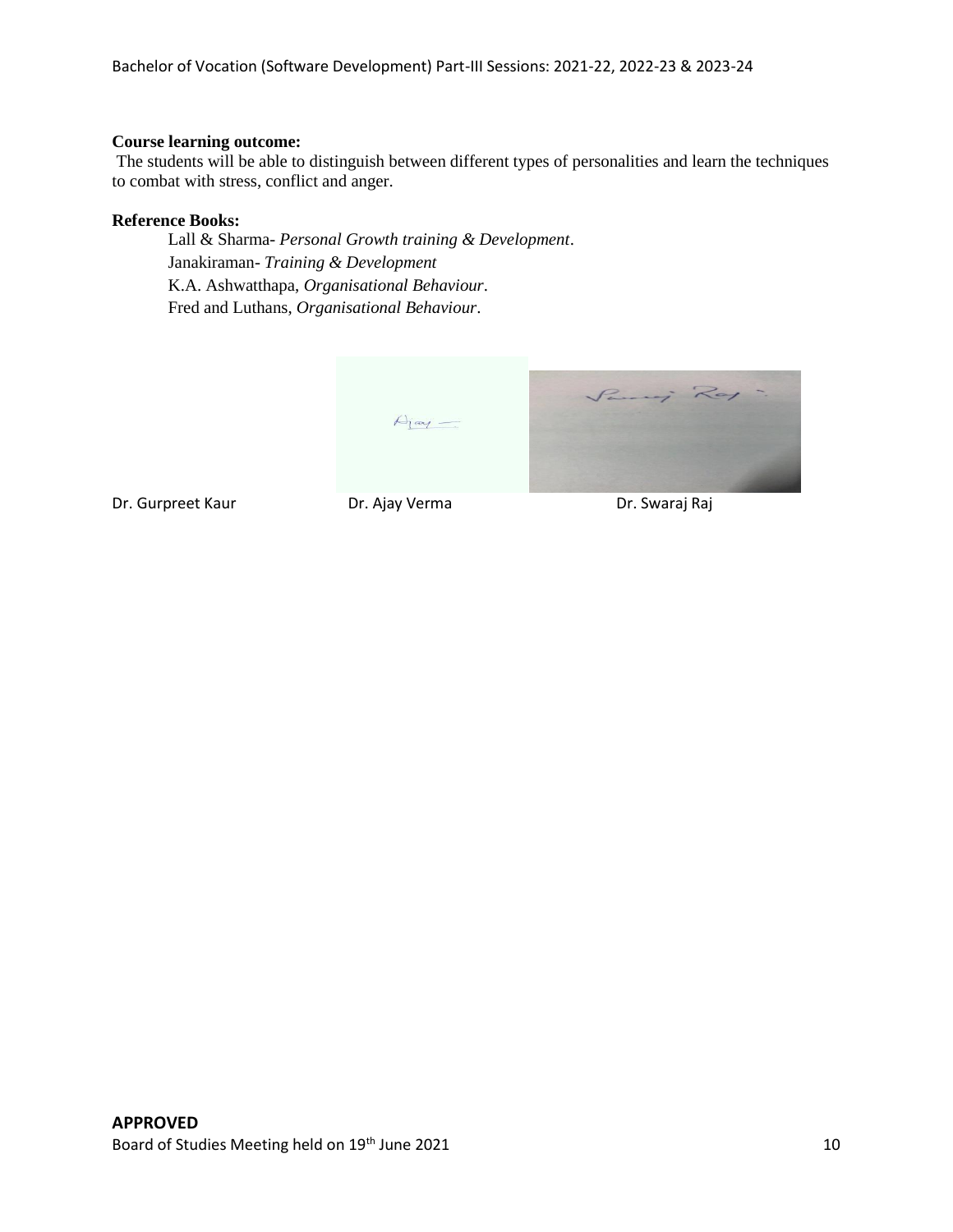Bachelor of Vocation (Software Development) Part-III Sessions: 2021-22, 2022-23 & 2023-24

## **BVSD -315 Software Lab–VIII (Based on BVSD-311: Programming using Python)**

**Credits: 4 (4P)**

**Time allowed: 3 hours Max Marks: 100 Number of Lectures: 60 External Marks: 70 marks: 70 marks: 70 marks: 70 marks: 70 marks: 70 marks: 70 marks: 70 marks: 70 marks: 70 marks: 70 marks: 70 marks: 70 marks: 70 marks: 70 marks: 70 marks: 70 marks: 70 marks: 70 Pass Marks: 35% Internal Assessment: 30 marks**

This laboratory course will comprise as exercises to supplement what is learnt under paper BVSD-311: Programming using Python.

## **Students are required to practices the following practical with internal documentation:**

- 1. Write a program to perform arithmetic operations.
- 2. Write a program to display various types and their values.
- 3. Write a program to display string operations.
- 4. Write a program to find area of rectangle.
- 5. Write a program to find cube.
- 6. Write a program to compare two numbers is greater, smaller and equal.
- 7. Write a program to find greater of three numbers.
- 8. Write a program to find grade of a student.
- 9. Write a program to implement for loop.
- 10. Write a program print the even numbers upto a given range.
- 11. Write a program to find sum of first n numbers.
- 12. Write a program to find factorial of first numbers.
- 13. Write a program to display the pyramid.
- 14. Write a program to display matrix addition.
- 15. Write a program to display matrix multiplication.
- 16. Write a program to create a list of 10 numbers and multiply each element by 2 and display the list.
- 17. Write a program to create dictionary and display it.
- 18. Write a program to add, delete and iterating the dictionary.
- 19. Write a program to find the cube of number using function.
- 20. Write a program to find area of rectangle using function.
- 21. Write a program to make a class.
- 22. Write a program to show the concept of overriding.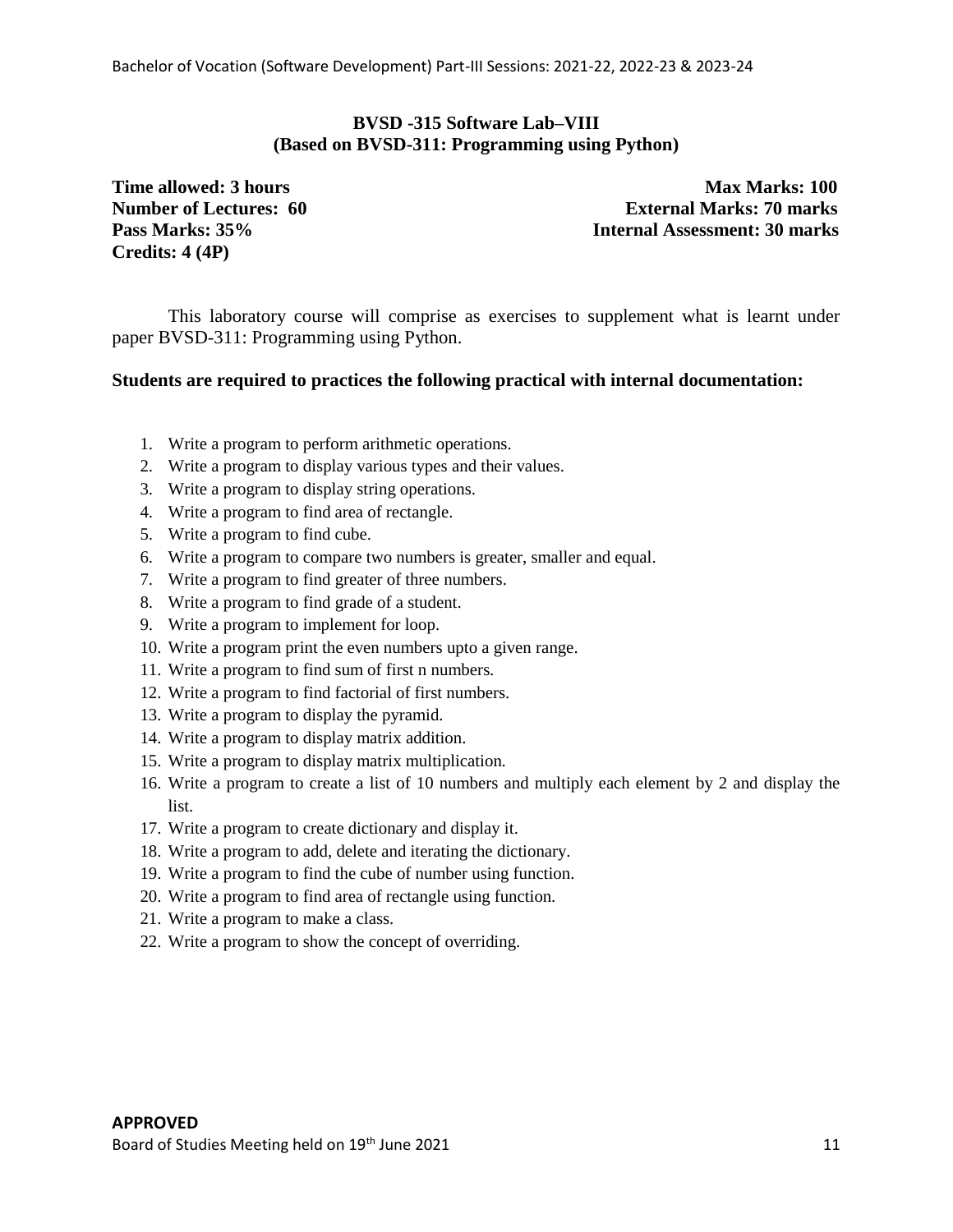Bachelor of Vocation (Software Development) Part-III Sessions: 2021-22, 2022-23 & 2023-24

## **BVSD -316 Software Lab–IX (Based on BVSD-312: Web Development using ASP.NET)**

**Credits: 4 (4P)**

**Time allowed: 3 hours Max Marks: 100 Number of Lectures: 60 External Marks: 70 marks: 70 marks: 70 marks: 70 marks: 70 marks: 70 marks: 70 marks: 70 marks: 70 marks: 70 marks: 70 marks: 70 marks: 70 marks: 70 marks: 70 marks: 70 marks: 70 marks: 70 marks: 70 Pass Marks: 35% Internal Assessment: 30 marks**

This laboratory course will comprise as exercises to supplement what is learnt under paper BVSD-312: Web Designing using ASP.NET.

## **Students are required to practice the following practical with internal documentation:**

- 1. Write a program to show the use of standard controls in a web form.
- 2. Write a program containing the list controls and its functions.
- 3. Write a program to show the use of file upload and calendar control.
- 4. Write a program to display advertisement on a web page.
- 5. Write a program to create an admission form for a college.
- 6. Write a program to demonstrate the master page.
- 7. Write a program to create login page which accepts user name and password, then check for authenticationof the user.
- 8. Write a program that demonstrate a textbox for a user input name and validate it forRequiredField Validation.
- 9. Create a user control that displays the current date and time. Include it in a Web Form and refresh it each time a button is clicked.
- 10. Create a user control that receives the user name and password from the user and validates them. If the user name is "Radiant" and the password is "asp.net" then the user is authorized, otherwise not.
- 11. Write a program to demonstrate ADO.NET controls.
- 12. Write a program to demonstrate submits data in database by using the ado.net controls.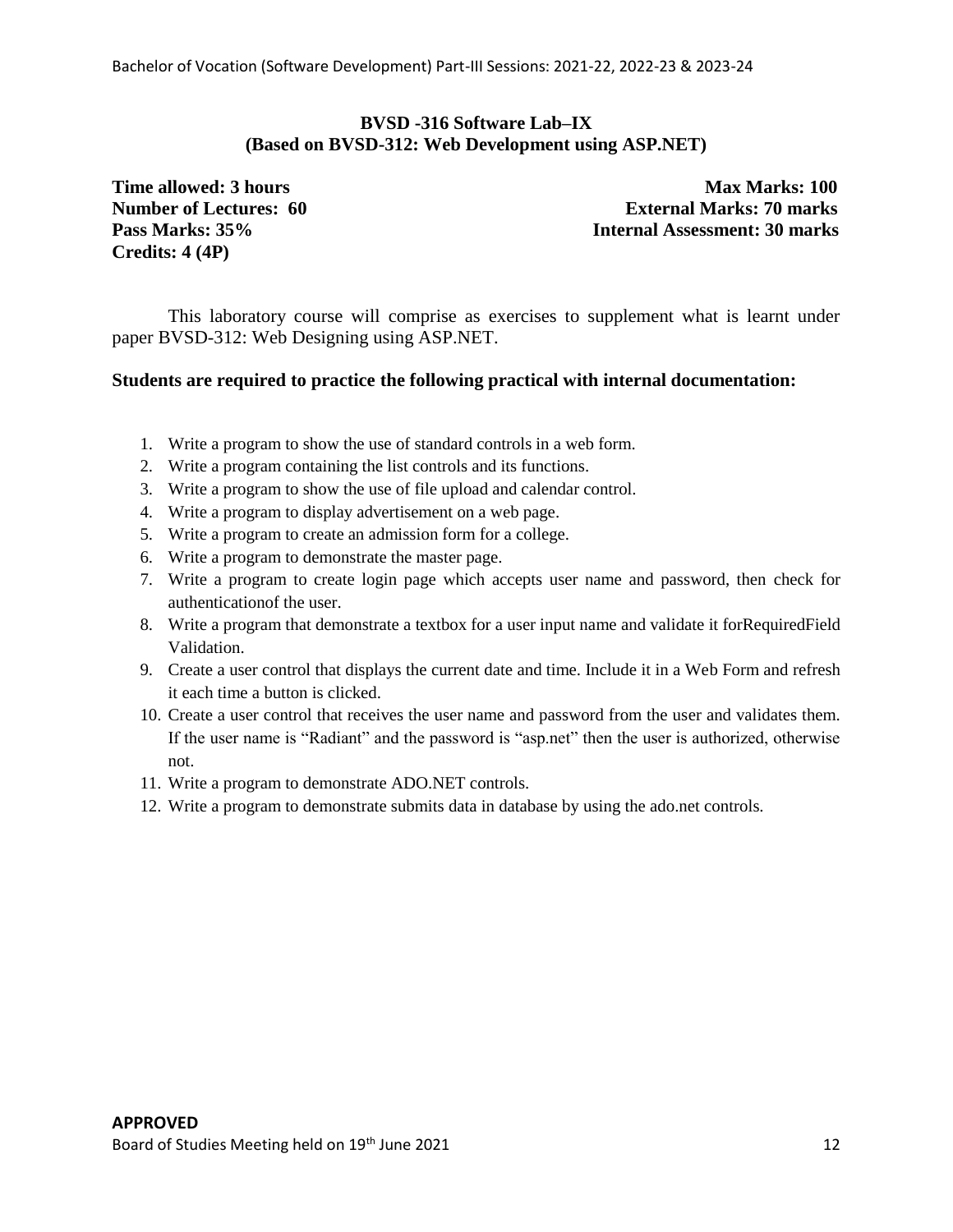#### **BVSD -317 Workshop on Corel Draw**

**Time allowed: 3 hours Max Marks: 50 Number of Lectures: 60 Internal Evaluation: 50 Pass Marks: 35% Credits: 4 (4P)**

**Course Objectives:** The very purpose of learning CorelDraw is that of forming object-based logo's designs, company identities, brochures and catalogs with fine skills and depth of creativity. Corel draw training might be either entry-level or advanced level. The objective of either of the programs is imparting you the proper knowledge of concepts right from the basic level to the mastering of the elements depending upon your requirements and time period you can invest. It focuses on coverage of the minute concepts of advertising and graphic designing with efficiency in skills and completion of projects within the bounded time meeting the deadlines.

#### **Section A**

**Introduction to Corel draw**: Creating your first New Document , Exploring the user interface of Corel Draw, Device Central, working with Templates, Import, Export, Tools of Corel draw, pick tool, crop tool, text tool, freehand tool, rectangular tool(circle, star, Polygon), Interactive tool, Eyedropper tool, outline tool, Fill tool, interactive Fill tool.

Working with text and lines in Corel draw, Artistic text, Formatting text, changing shape of the text, Paragraph text, Working with Lines, Fitting text to a path, Applying effects to text.

**Working with shapes**: Creating Rectangle and Squares, Creating Circles and Ellipse, Drawing Polygons, Creating Star, Rotating shapes, Selecting fill and outline color

**Working with object**: Handling Objects in Corel draw, Positioning objects, Aligning and distributing objects, sizing and scaling objects, rotating and mirroring objects, combining and breaking objects, Grouping, Creating Graphical special effects.

#### **Section B**

**Working with curves**: Drawing with Freehand Tool, Drawing Closed Curves, Bezier tool, Drawing with the Artistic Media tool, Pen tool, 3-Point Curve tool, Special Effect of corel draw, Blending tool, Contouring the Object, Distorting Objects, Envelope tool, Extruding of the Object, Drop Shadow, Applying Transparency Effect.

**Working with Colors and Bitmaps**: Color Slider, Color viewers, Fixed Pallets, Color Pallete Browser Docker, Using Color style Dockers, Converting Objects to Bitmap, 3D Effect, Art Effect,Blur Effect, Color Transformation Effect, Contour Effect, Creative Effect, Distort Effect, Noise Effect

**Working with tables**: Selecting, moving and navigating table components, Inserting and deleting table rows and columns, Resizing table cells, rows, and columns, formatting tables and cells, working with text in tables, Merging and splitting tables and cells, Corel Draw and Web, Saving the file as webpage, publishing your drawing as a webpage, Creating Rollover Buttons.

**Course Learning Outcomes**: On the completion of course, the student will have sufficed knowledge about the entire software. He will be well versed with drawing grids, segments, using rulers, coloring, manipulating effects, moderating shapes etc. He will be familiar with objects and drawings in CorelDraw. Using the gradient tool and mesh tool, one will be able to make objects look real.

#### **APPROVED**

Board of Studies Meeting held on 19<sup>th</sup> June 2021 13 and the studies of the studies of the studies of the studies of the studies of the studies of the studies of the studies of the studies of the studies of the studies of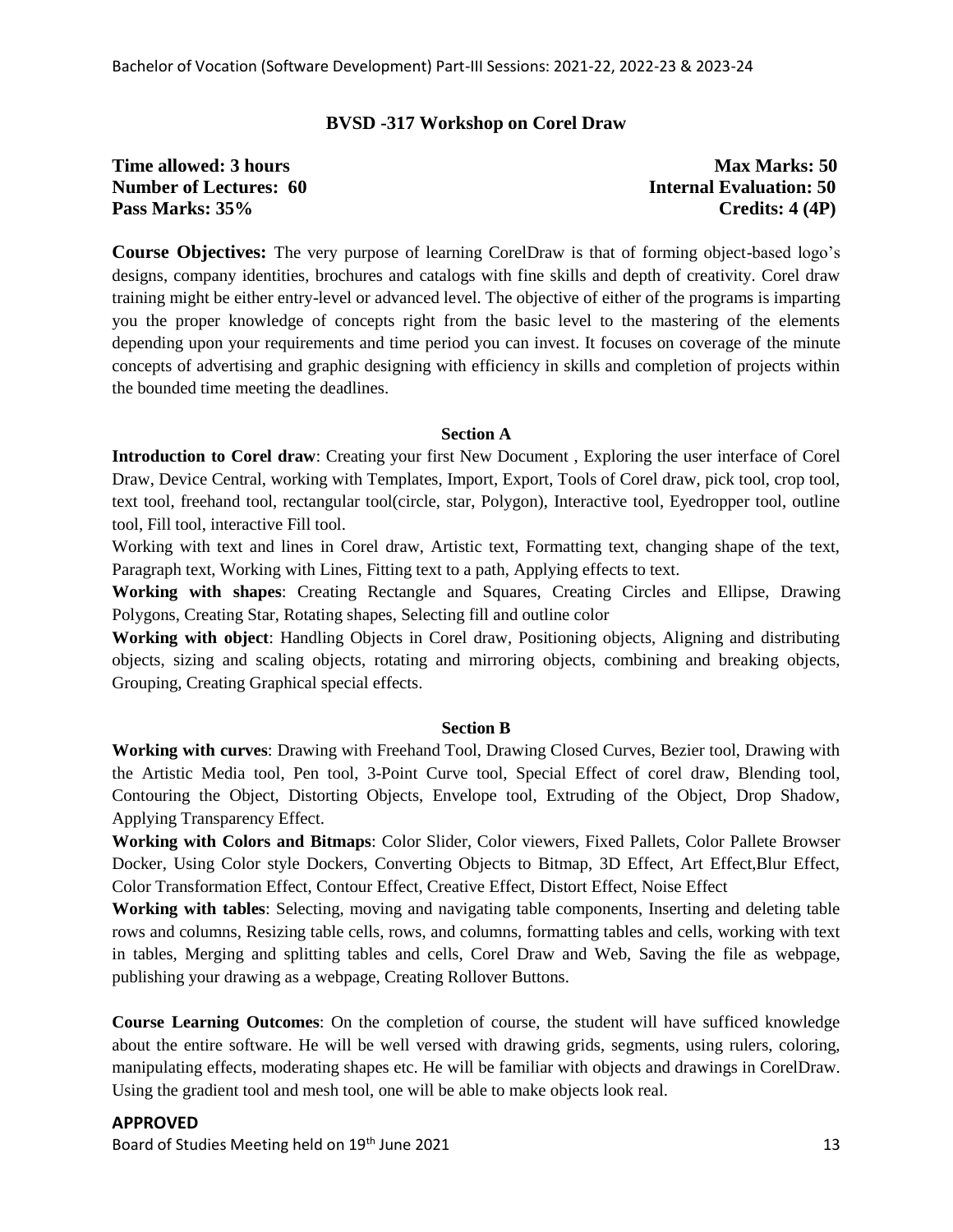## **References:**

- 1. Corel Draw X5 in simple steps by Kogent Learning Solutions.
- **2.** Corel Draw X5 The Official Guide by Tata McGraw Hill written by Gary David Bouton.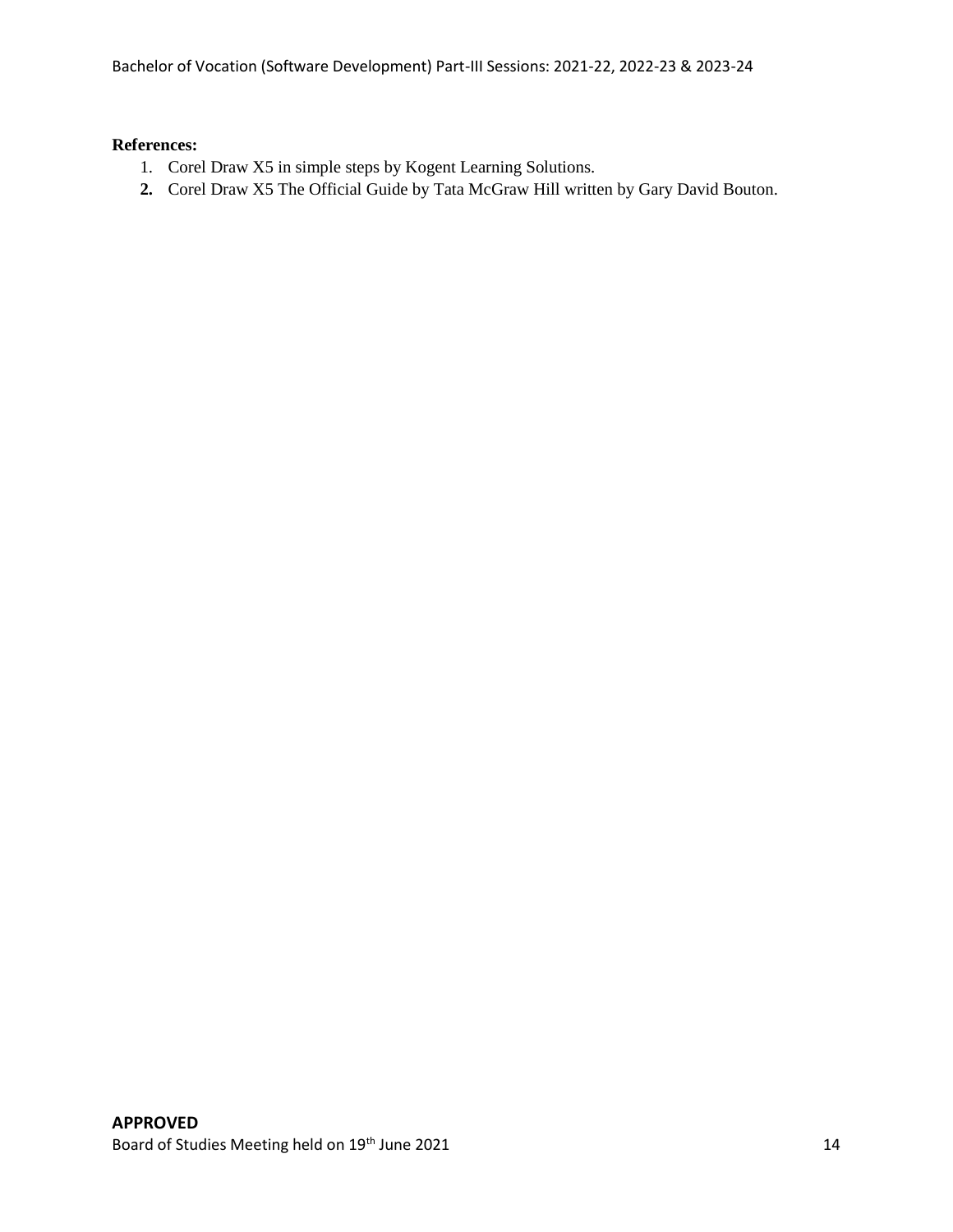## **BVSD -318 Workshop (Based on BVSD-314 Presentation Skills and Personality Development)**

**Time Allowed: 3 Hours Max. Marks: 50 Max. Marks: 50 Credits: 02** Pass Percentage: 35%

**Periods per week: 4 Internal Assessment: 50** 

**Instructions for the Paper Setter:** The question paper will carry two 30 marks and will be of two hours duration. There will be a practical of 20 marks. The paper will consist of four Units. Following shall be the unit wise marks division:

| $\bullet$ | Unit-I   | 10 Marks |
|-----------|----------|----------|
| $\bullet$ | Unit-II  | 10 Marks |
| $\bullet$ | Unit-III | 10 Marks |

**\***Unit-IV will consist of practical and viva-voce. (Details are given below in Unit-IV of testing section)

**\***The records as per the instructions given in testing section shall be maintained by the internal evaluator/class teacher and shall be submitted to the examination branch after the evaluation.

**Note: -** It is highly recommended that before setting the paper, the paper setter shall consult the testing pattern given in testing section.

**Instructions for the candidates:** Candidates are required to attempt all the questions as per the instructions given in the testing section.

#### **Course Objective:**

The objective of the paper is to introduce the students to the theory, fundamentals and tools of communication. The course aims at developing the vital personality traits among the students. Besides, it is also the objective of the course to inculcate time and stress management among the students. The emphasis is also laid on communication skills for personal, social and professional interactions.

**Pedagogy:** Lecture methodology and technology aids will be used to teach this course. To evoke the interest of the students in the curriculum due emphasis will be laid on seminars, group discussions, assignments, homework and periodic tests.

#### **Unit I**

### **Personality Development:**

- 1. Meaning and Definition of Personality
- 2. Personality types
- 3. Personality traits.

#### **Interpersonal Skills:**

- 1. Meaning and definition of Communication
- 2. Presentation Skills

## **APPROVED**

Board of Studies Meeting held on 19<sup>th</sup> June 2021 15 and the studies of the studies of the studies of the studies of the studies of the studies of the studies of the studies of the studies of the studies of the studies of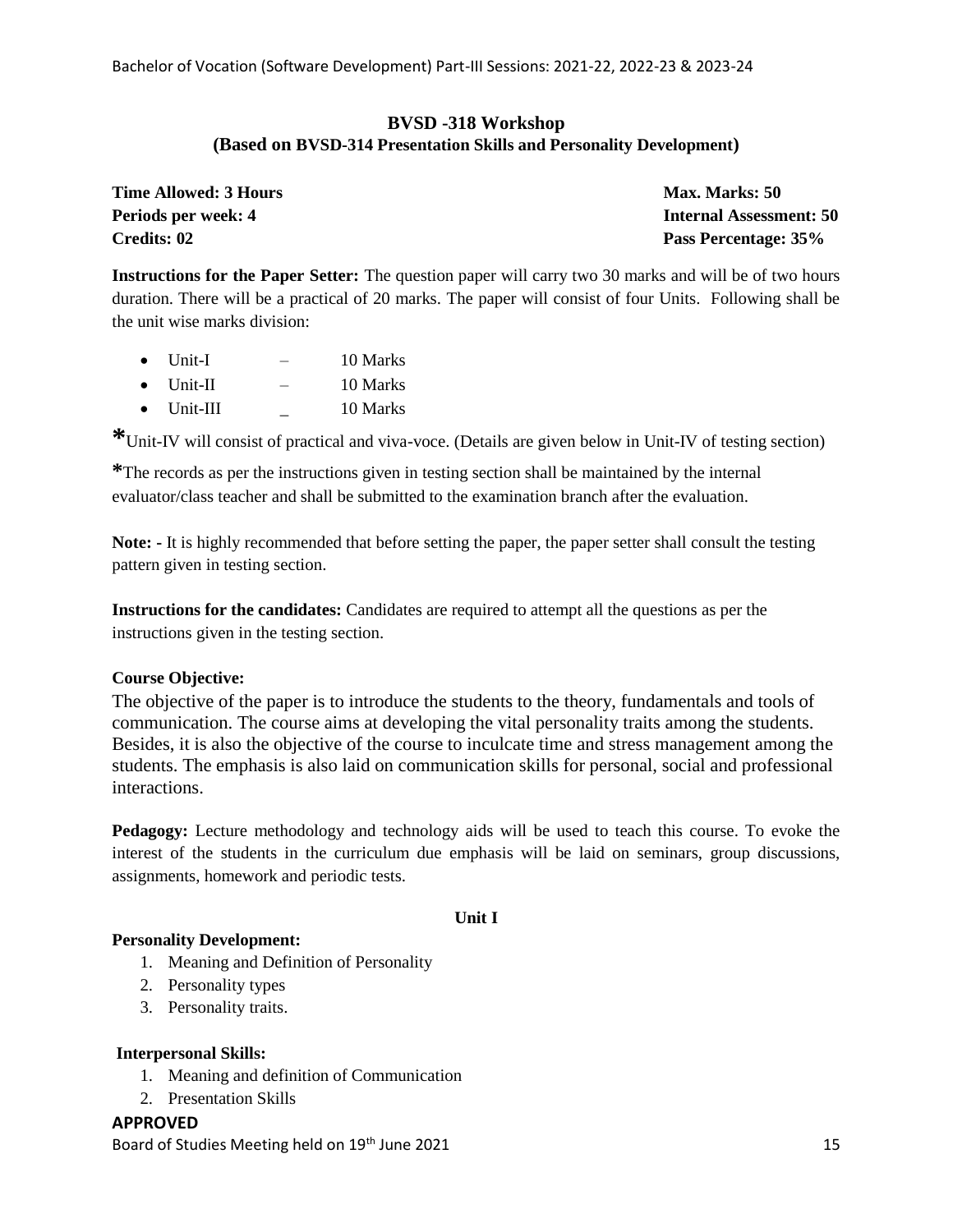- 3. Body Language
- 4. Emotional Intelligence Skills
- 5. Group Discussion

#### **Unit II**

#### **Stress Management:**

- 1. Introduction to Stress Management
- 2. Causes of stress
- 3. Impact of stress
- 4. Managing stress.

#### **Conflict Management:**

- 1. Introduction to Conflict Management
- 2. Causes of conflict
- 3. Managing conflict.

#### **Time Management:**

- 1. Time as a resource
- 2. Identification of important Time Wasters
- 3. Techniques for better Time Management.

## **Testing**

#### **Unit-I**

1. The internal evaluator shall set one essay type question with an internal choice from Unit-I of the syllabus. 10 marks

#### **Unit-II**

2. The internal evaluator shall set one essay type question with an internal choice from Unit-II of the syllabus. 10 marks

#### **Unit-III**

3. The internal evaluator shall set 10 very short answer type questions from the entire syllabus. There shall be no internal choice. Each correct answer shall carry 1 mark. 1X10=10 marks

#### **Unit-IV**

4. The internal evaluator shall conduct the practical and viva-voce. Marks distribution will be as under:

| a. Oral Viva  |   | 5 Marks |
|---------------|---|---------|
| b. Assignment | ٠ | 5 Marks |
| c. Practical  | ÷ | 5 Marks |
| d. Attendance | ٠ | 5 Marks |

## **Course Learning Outcomes:**

- 1. Students will gain knowledge about different of personalities.
- 2. Students will learn about time management.
- 3. Students will learn how to manage stress.

## **APPROVED**

Board of Studies Meeting held on 19<sup>th</sup> June 2021 16 and the studies of the studies of the studies of the studies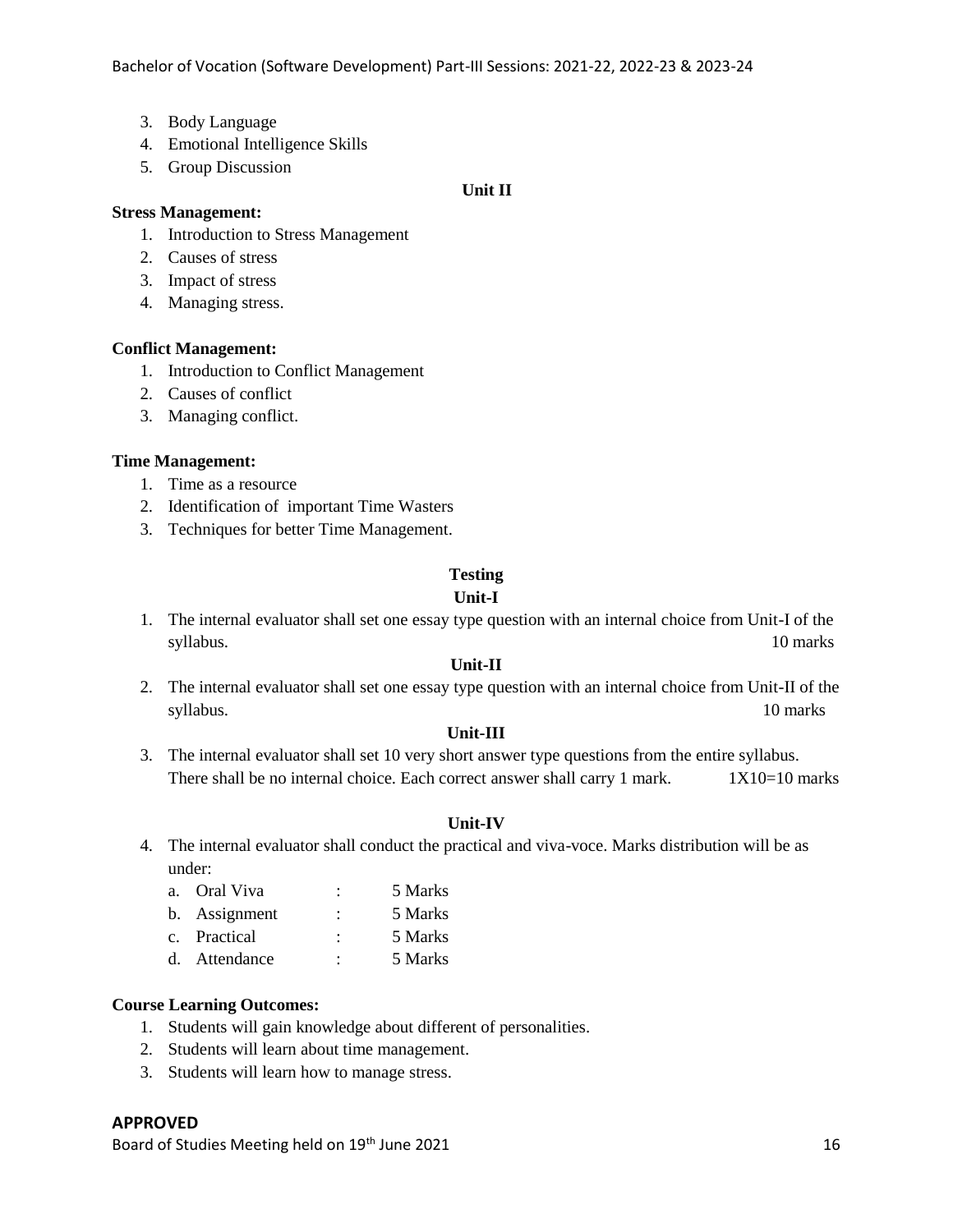Bachelor of Vocation (Software Development) Part-III Sessions: 2021-22, 2022-23 & 2023-24

## **Suggested Readings:**

Lall & Sharma- *Personal Growth training & Development*. Janakiraman- *Training & Development* K.A. Ashwatthapa, *Organisational Behaviour*. Fred and Luthans, *Organisational Behaviour*.

 $A_{\text{J}}$ 



Dr. Gurpreet Kaur **Dr. Ajay Verma** Dr. Ajay Verma Dr. Swaraj Raj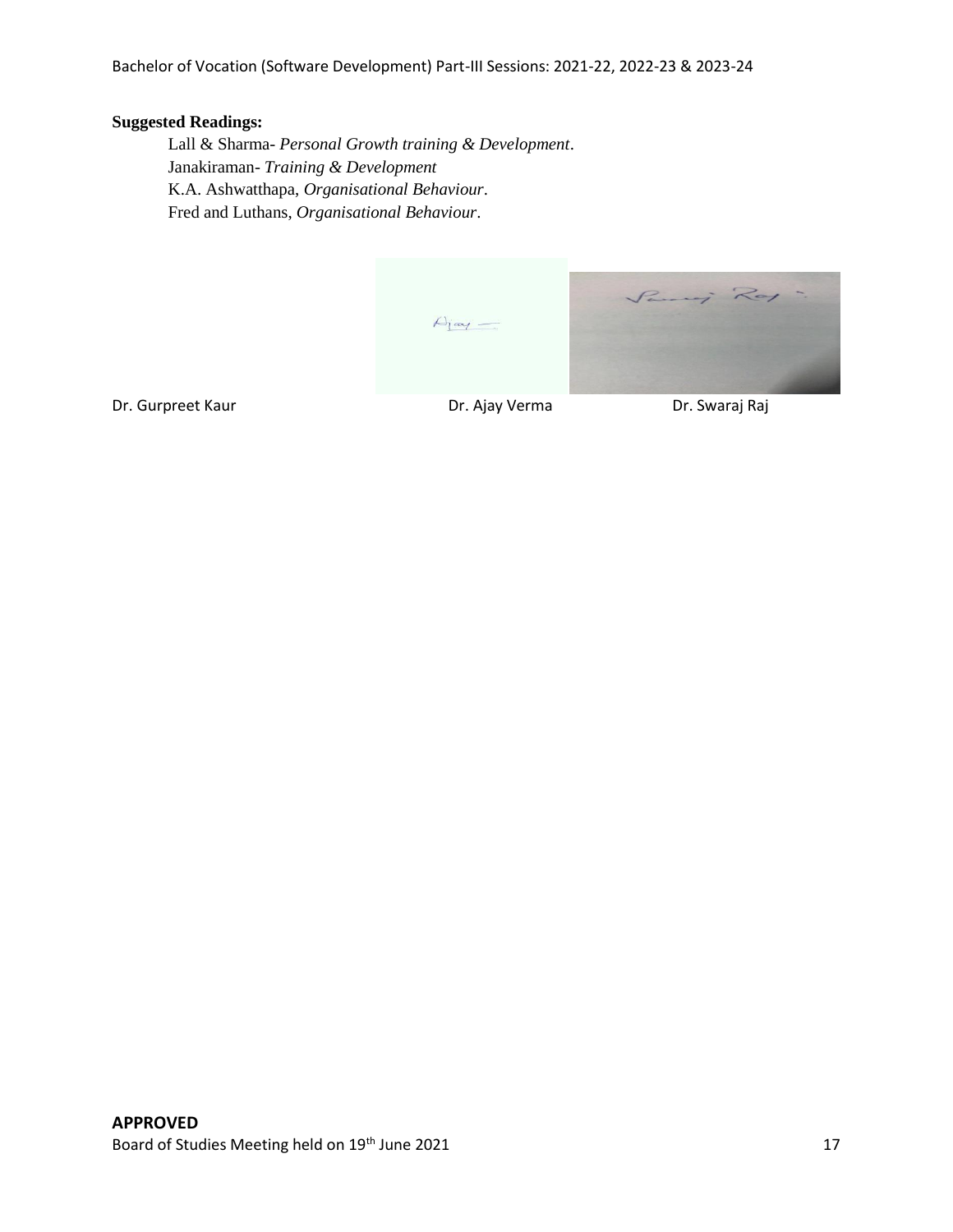## **B. Voc. (Software Development) Third Year ( Semester VI)**

## **Sessions: 2021-22, 2022-23 & 2023-24**

| <b>B.VSD-321</b> | <b>PROJECT</b> | 400 |
|------------------|----------------|-----|
|                  | <b>TOTAL</b>   | 400 |

**6-month Industrial Training: 18 Credits**

| <b>Internal Assessment:</b> | 150 Marks |
|-----------------------------|-----------|
| <b>External Viva:</b>       | 250 Marks |

- **1. Student have to submit any Three certificates from the below activities for 12 Credits of General Studies .Each certificate has 4 credits.**
	- **a) NSS**
	- **b) NCC**
	- **c) Red Cross**
	- **d) Youth Club**

## **Project Marks Distribution**

- 1. The evaluation committee will distribute these marks for seminar/viva/project report and for any other activity, which the committee thinks to be proper.
- 2. Joint projects will be allowed and joint project reports will also be accepted. Individual project reports will be recognized and the students should highlight their contributions in a joint project report.
- 3. The Students must prefer doing Industrial Training and try to avoid the training in the computer Institutes where there is no software development work and mere training is given. In case students are not able to find training in any Industry, they may opt for doing this project training in the Department on some live project related to the automation of any University Department functionality or any Project given by the concerned teacher.

## **Committee for Evaluation of project report/work:**

- i. Head of the Department
- ii. Internal Guide (if any)
- iii. One or two nominee(s) of Dean, Academic Affairs
- iv. External Examiner